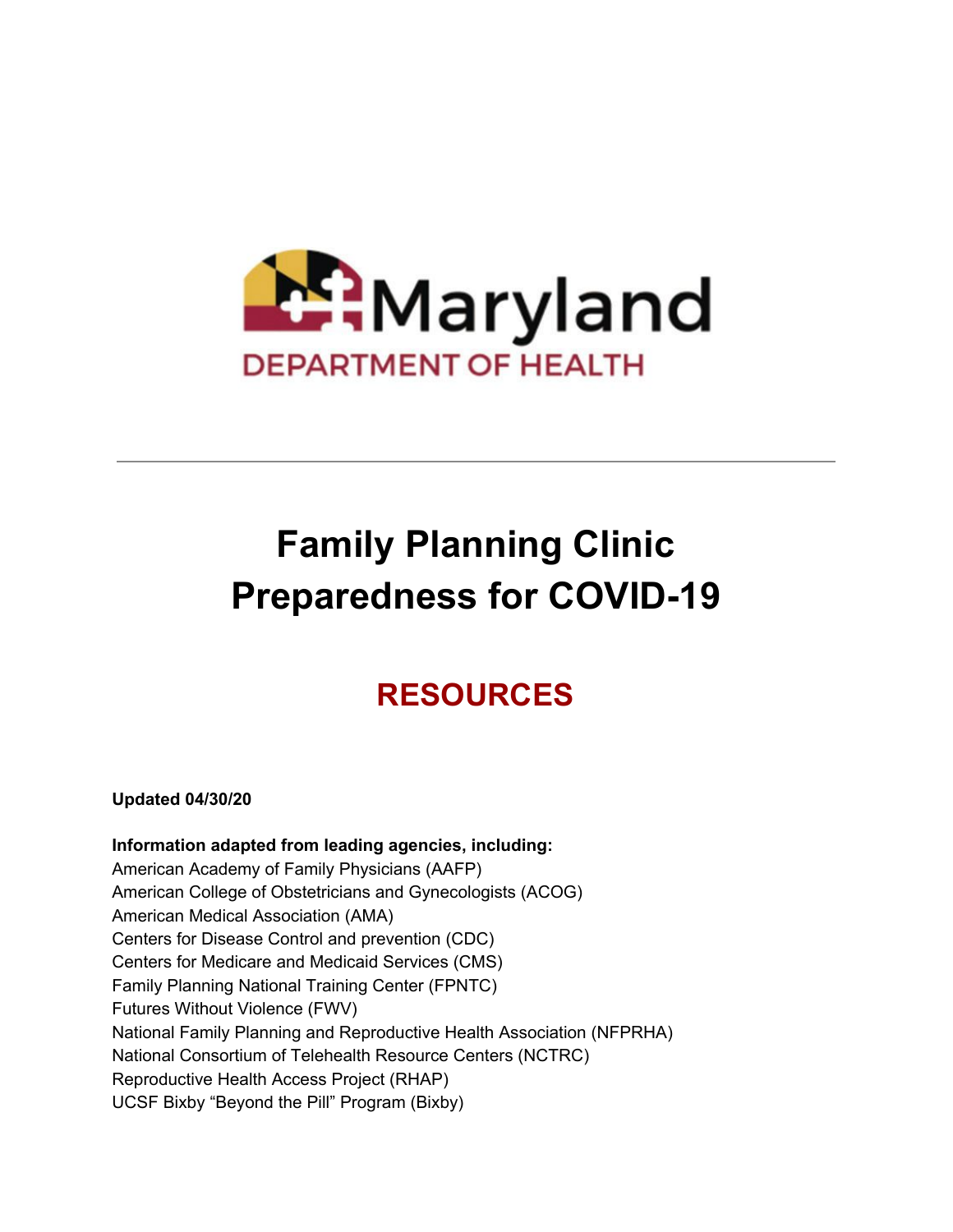## **Statement of Principles**

To maintain contraceptive access, most providers are shifting to telehealth visits. Patient-centered counseling is key to ensuring access to methods that fit each patient's priorities. The most effective method is one a patient knows they can use. Prioritizing one method over others can undermine patient autonomy, satisfaction, and continuation. It is critical we listen to the patient and counsel on the family planning approach that will best meet their needs and priorities at this time. All methods, including IUDs and implants, should be made available during the pandemic. IUD and implant access is challenging, but essential, during the COVID-19 response. Telehealth visits can be used to screen and offer patient-centered counseling.

## **According to the World Health Organization:**

"Contraception and family planning information and services are life-saving and important at all times."

"Sexual activity does not cease with the COVID-19 pandemic, it is therefore crucial to ensure that people are able to access rights-based services and information to initiate and/or continue use of contraception. "

- Increase use of telehealth for counselling and sharing of messages related to safe and effective use of contraception and for selection and initiation of contraceptives.
- Ensure adequate inventory to avoid potential stock outs at all levels of the health system.
- Prepare advisories for users on how they can access contraceptive information, services and supplies.
- Monitor contraceptive consumption in your area to identify any potential pitfall and shortage.
- Increase availability and access to the contraceptives which can be used by the client without service provider support.



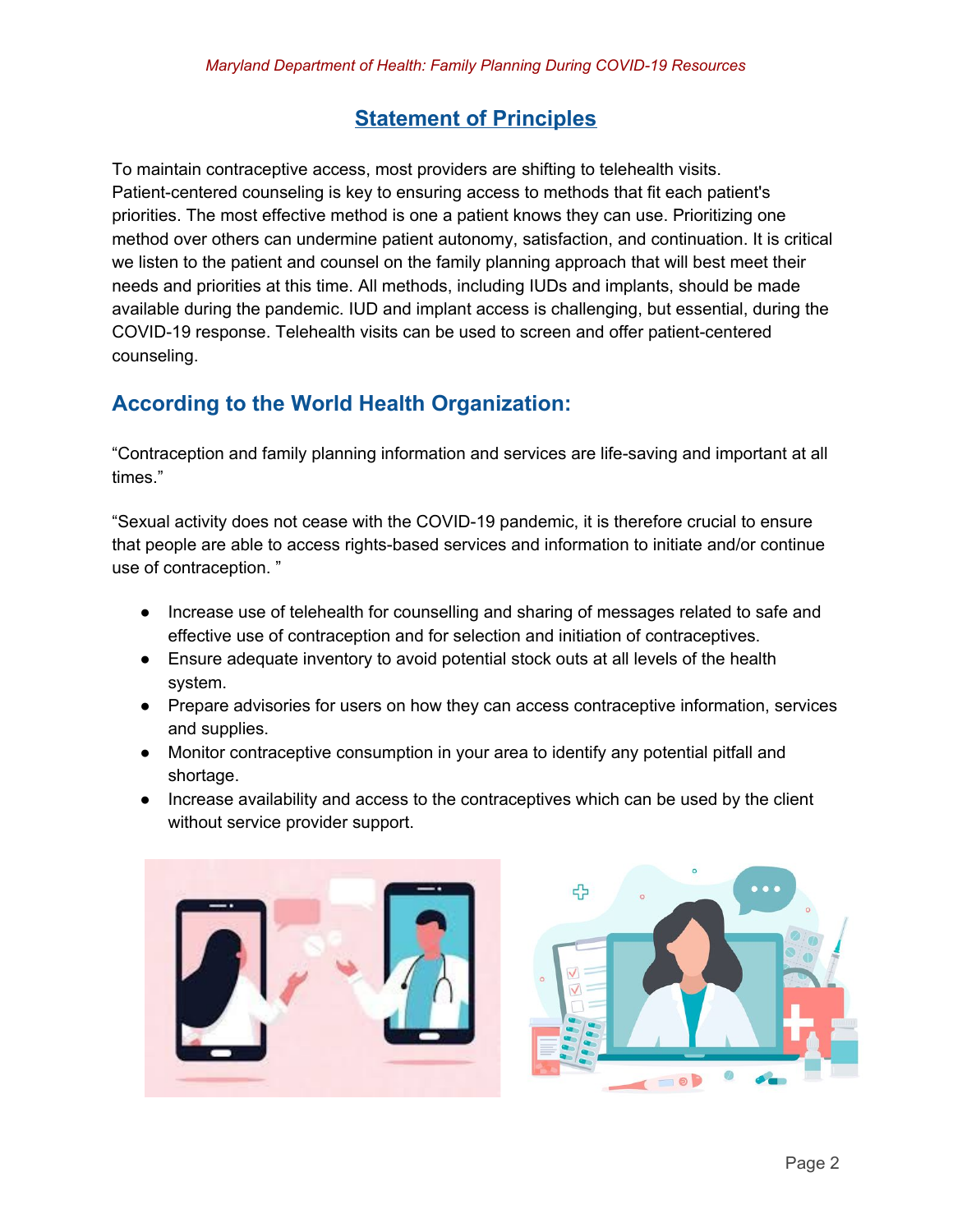## **Initiating Telehealth Practice in Family Planning Clinic**

### **Telehealth and HIPAA:**

Telehealth reproductive health visits are important to improve social distancing and help reduce COVID-19 exposures. Federal privacy [regulations](https://www.cms.gov/files/document/summary-covid-19-emergency-declaration-waivers.pdf) have been relaxed and payment policies expanded by DHHS, Office for Civil Rights (OCR) and Centers for Medicare & Medicaid Services (CMS).

- You can use FaceTime, Skype, and other everyday communication technologies to provide telehealth visits.
- Having staff available via telehealth helps:
	- Empower patients regarding social distancing.
	- Provide patient-centered contraceptive counseling and method initiation and continuation, as well as ability to switch methods.
	- Avoid unnecessary exposure to illness.
	- Preserve staff availability and PPE to see high priority patients.

## **Checklist of Initial Telehealth Considerations:**

- Review current state laws & reimbursement policies for telehealth including waivers and changes in the context of COVID-19 public health emergency
- Identify options of sites eligible for telehealth as originating and/or distant sites
- Determine mode(s) of delivery to deploy
- Select strategies for dispensing medications following a telehealth visit
- Evaluate options for telehealth platform and/or vendor
- Determine provider licensing requirements for telehealth provision in the state(s) where provider(s) and patients are located
- Review requirements and process for patient consent for telehealth services
- Verify coverage for telehealth service provision with malpractice insurance provider

## **Intimate Partner Violence Screening:**

Given shelter in place orders and quarantine restrictions, it's critical for staff and providers to be mindful of/ be trained on the risk of intimate partner violence and how to detect signs of it during screening and telehealth appointments.

- When initiating a telehealth visit, scan your room and introduce any other staff that are in the room and then ask the patient who else may be in the room with them.
- Include a standard screening question on IPV, and give standard instruction to alert providers if they cannot safely continue the conversation (chat feature, safe word, hand gesture, etc.)
- Consider intake forms patients can complete privately.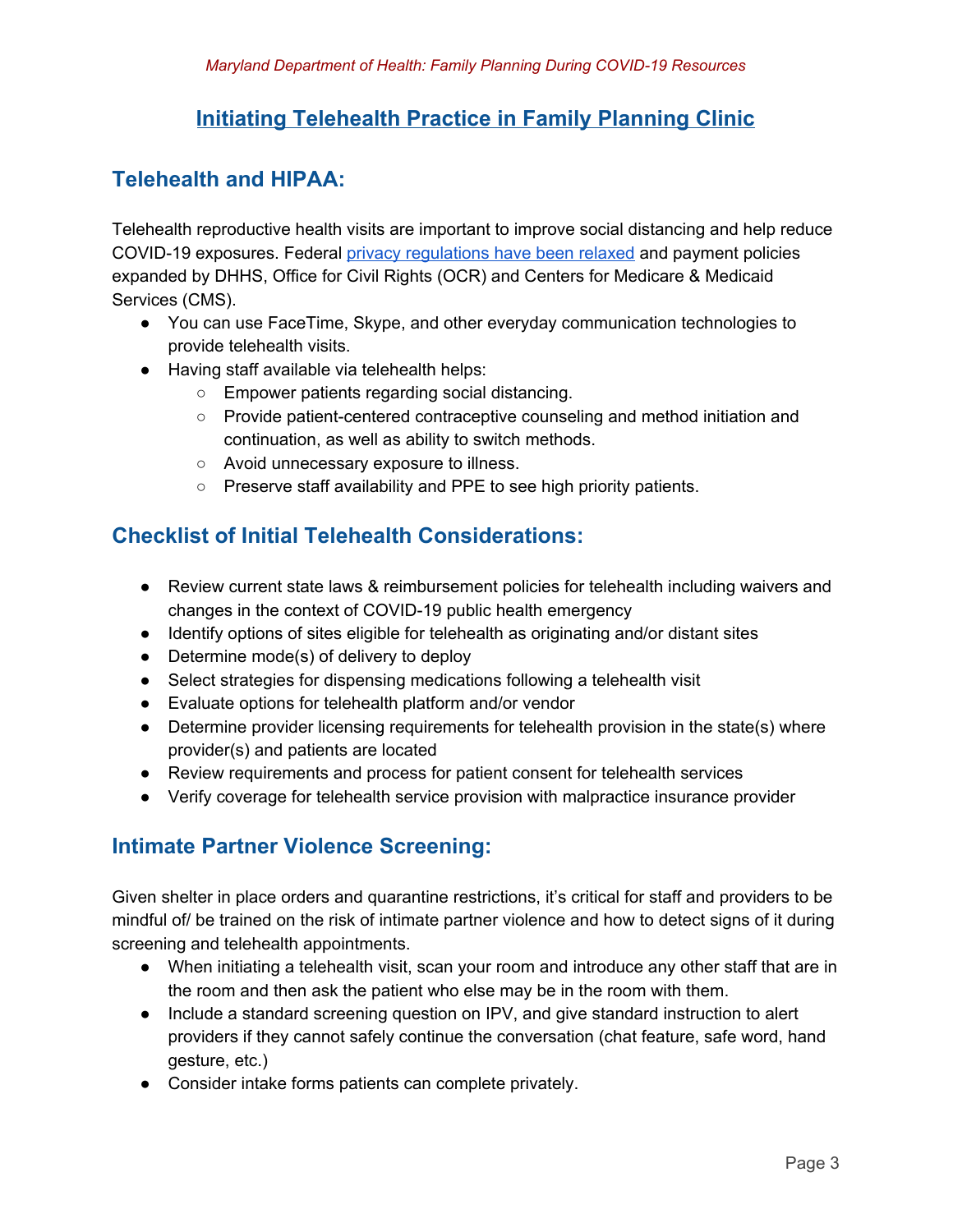## **Telehealth Clinic Workflow Best Practices**

#### **Registration / Billing**

- Call patients to verify insurance and obtain any documentation in advance.
- Allow patients to show ID and insurance card over video chat or electronically.
- Allow payment and online in advance.

#### **Scheduling / Triage**

- Call in advance to inform scheduled patients of changes (i.e. hour changes, cancellations, screening protocol, accompanying individuals, telemedicine visits, and COVID-19 precautions).
- Post signs regarding walk-in appointments and triage.
- Have masks available for anyone with symptoms.

#### **Counselor / Medical Assistant/Intake**

- Maintain roles allowing staff to complete intakes, screening, medical history in advance.
- Use online tools to allow patients to complete forms and sign them electronically

#### **Protocols**

- Consent patient verbally if electronic or written content can't be obtained.
- Print protocols so that staff can easily provide the correct information.
- Use teleconference feature to bring provider / other staff into visit in real time (i.e. billing person for coverage questions, rather than patient making an additional call.)

#### **Manager / Staffing / Flow**

- Monitor staffing, sick leave, child care needs and the ability of staff to come to work.
- Minimize staff traveling between sites to reduce risk of transmission.
- Prepare back-up staffing for absences of two weeks.
- Allow staff to work from home, if possible.
- Huddle with staff 1-2 times daily to update workflows.
- Streamline activities (i.e. complete lab orders in advance, patient just leaves specimen)
- Print protocols so that staff can easily provide the correct information.
- Use teleconference feature to bring provider / other staff into visit in real time (i.e. billing person for coverage questions, rather than patient making an additional call)

#### **Nurse / Provider**

- Be available to assist staff with triage screening process and troubleshoot workflows.
- Documentation requirements are the same for telehealth visits as face to face visits.
- Include documentation for verbal consent.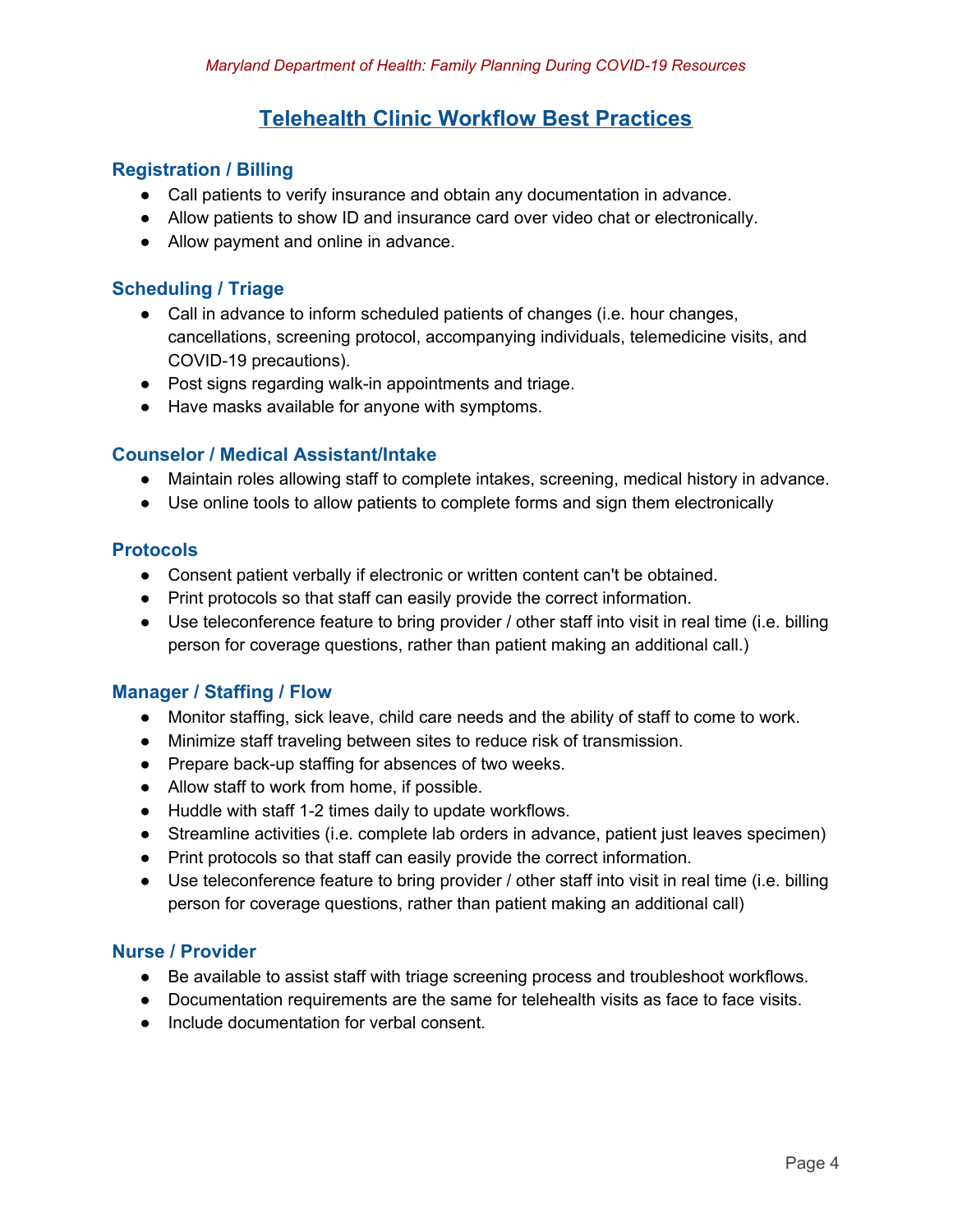## **Telehealth Contraception During the Time of COVID-19**

#### **Contraception Counseling:**

- Patient-centered counseling is key to ensuring access to methods that fit each patient's priorities. *The most effective method is one a patient knows they can use.* **Listen to the patient and what their family planning priorities are right now.**
- *●* Prioritizing one method over others can undermine patient autonomy, satisfaction, and continuation.
- *● Resource***:** BEDSIDER.org: Link patients to online birth control education and "Where to Get It" clinic search feature on the website [Bedsider.org](https://www.bedsider.org/)

#### **Contraception Initiation:**

- Avoid delays by sending prescriptions to pharmacies, mailing them out, or pre-packing for curbside pick up.
- Several **online services prescribe and/or deliver birth control to patients**, including:
	- **[PillPack](https://owa.baltimorecity.gov/owa/redir.aspx?C=tLfRjR8xaugsFA_gOtwSWY0z_csBlrkxtkerzz1j4UB_3HR60ubXCA..&URL=https%3a%2f%2fucsf.us11.list-manage.com%2ftrack%2fclick%3fu%3def0385ef27322bee3a4371d6f%26id%3da12600b27d%26e%3d789b436545):** a full-service online pharmacy that delivers medication separated into daily packets (available in most US states).
	- **[PRJKT](https://owa.baltimorecity.gov/owa/redir.aspx?C=LjB7YnCGY8LF37QO66Uel0ulxs-eKDykrrYgrG7hUHl_3HR60ubXCA..&URL=https%3a%2f%2fucsf.us11.list-manage.com%2ftrack%2fclick%3fu%3def0385ef27322bee3a4371d6f%26id%3d7577f52bd3%26e%3d789b436545) RUBY:** allows patients to order birth control online without a provider visit (available in most US states).
	- **Planned [Parenthood](https://owa.baltimorecity.gov/owa/redir.aspx?C=RJ-r9v304lFDggpkoZ6H1Gdll7ZiZYUQ6qZAFNfQjpzjPnd60ubXCA..&URL=https%3a%2f%2fucsf.us11.list-manage.com%2ftrack%2fclick%3fu%3def0385ef27322bee3a4371d6f%26id%3de9228b4273%26e%3d789b436545) Direct:** telehealth birth control visits through app (available in some US states).
	- **I [Want](https://www.iwantthekit.org/) The Kit:** [\(](https://www.iwantthekit.org/)Maryland only) FREE at-home, confidential chlamydia and gonorrhea testing. HIV testing for male residents of Maryland.

#### **Contraception Continuation:**

- Use evidence-based extended use for all methods
- Advise condoms, initiate bridging methods
- Self-administration of injectable contraception" (Depo SubQ) ([link](https://www.reproductiveaccess.org/resource/contraceptive-pearl-self-administered-progestin-injection-depo-subq/))

#### **Contraceptive Change or Discontinuation:**

- Need in-person visit for IUD, implant, sterilization, +/- DMPA (consider SQ home admin).
- Delay visit if COVID-19 symptoms, PUI, pending test results, or asymptomatic contact.
- Initiate a bridging method as needed

#### **LARC Initiation, Continuation, and Removal Inquiries:**

- IUDs and implants are safe for patients with estrogen contraindications (e.g. migraines).
- In-person visits are still needed for IUD and implant insertion and most removals.
- LARC methods may offer more safety and privacy for some patients.
- IUD and Implants can be used for extended durations, review risks and use [evidence-based](https://owa.baltimorecity.gov/owa/redir.aspx?C=DNXo8LoD4AXm5LKCh-TwpC6-ku87o1wzmigyyltG2Nko80Jr0ubXCA..&URL=https%3a%2f%2fucsf.us11.list-manage.com%2ftrack%2fclick%3fu%3def0385ef27322bee3a4371d6f%26id%3d11103f7f86%26e%3d789b436545) durations.
- IUD and implant removal is essential and assure removal on request will be facilitated.
- Provide IUD [self-removal](https://owa.baltimorecity.gov/owa/redir.aspx?C=a1WqO0jHqPR6YP5bmsrwGzE2JyDjONU0rWGfcfrT0RMo80Jr0ubXCA..&URL=https%3a%2f%2fucsf.us11.list-manage.com%2ftrack%2fclick%3fu%3def0385ef27322bee3a4371d6f%26id%3d62badf9c89%26e%3d789b436545) instruction if needed (video: [https://vimeo.com/211761364\)](https://vimeo.com/211761364)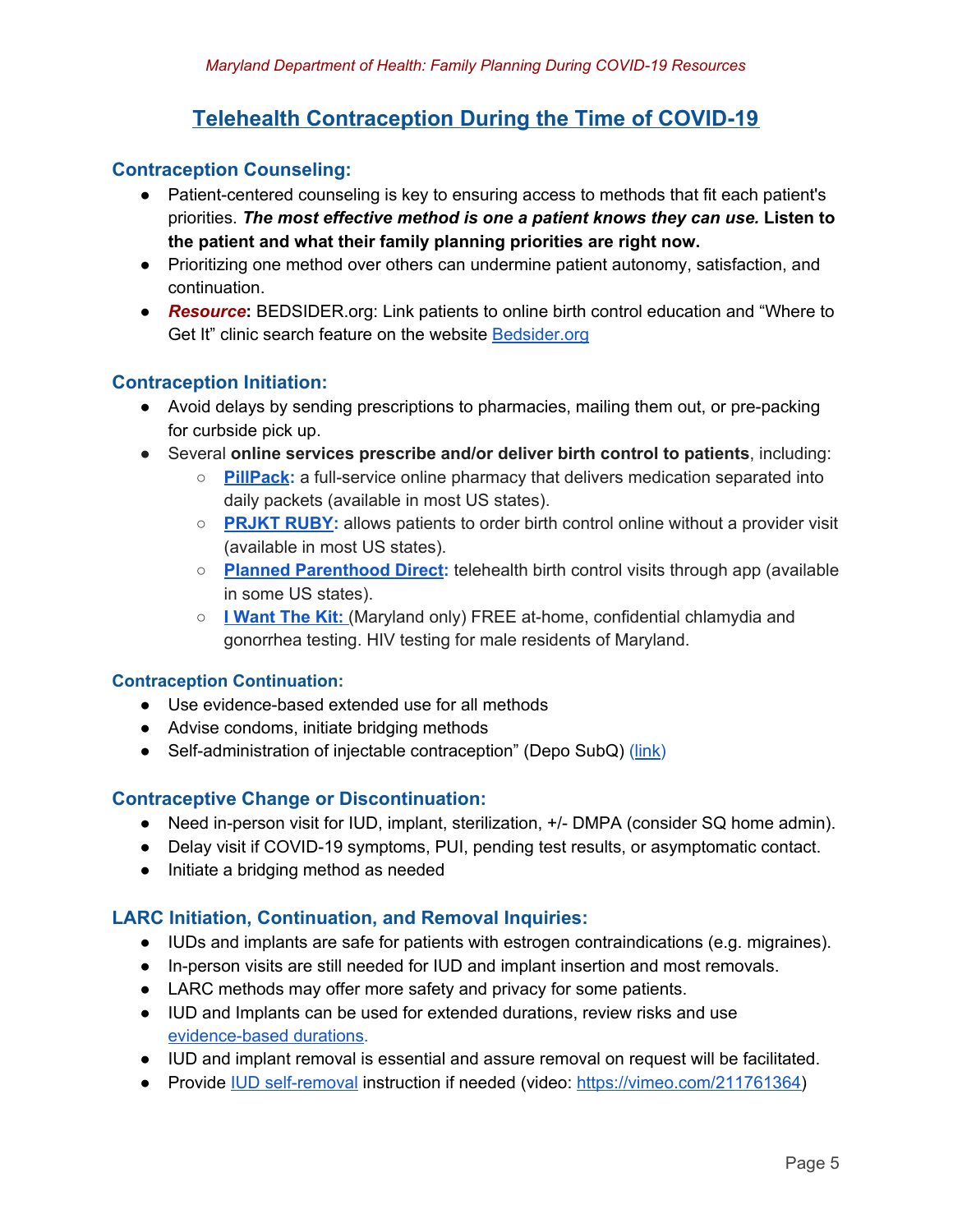## **How to Prevent COVID-19 Transmission in the Clinic**

#### **Screening and Support Staff:**

- Appoint a (trusted) COVID-19 team leader
- Maintain staff hotline to team leader
- Have medical and non-medical staff check temperature daily
- Report temperature and any symptoms prior to arriving to work
- Staff check-in with frequent support (remote preferred; avoid contact)
- Enforce your policies, especially for PPE (ie. masks and cleaning the clinic and exam rooms all the time)
- Share sick days/PTO days with your colleagues

#### **Screening Patients:**

- Screen patients prior to and at office arrival for fever, cough, and shortness of breath.
- Delay any procedures if patients are symptomatic.
- Complete registration, billing, counseling, and consents via phone or telehealth.
- Offer patients a mask, or have them bring their own.
- Have patients wait in their car, performing the intake prior to entering the facility.
- Upon entry, direct immediately into an exam room (minimizing moving between rooms).

#### **In The Waiting Room:**

- Clear it out!
- Space out seats 6 feet apart.
- Make masks available for all patients to wear.
- Wipe down surfaces often.
- Make hand sanitizer available.
- Patients may wait in the car; send text when ready to be seen.
- No visitors (except essential caretakers)

#### **In The Exam Room:**

- Minimize staff and support people in rooms. Staff can call into the room as needed.
- Monitor PPE supply and adjust use according to CDC quidance.
- Routine surgical masks for patient interactions may reduce asymptomatic transmission.
- Prepare all equipment trays and materials ahead of time to reduce time in the room.

#### **If Staff is Exposed to COVID-19:**

If non-medical staff is exposed, have them leave work immediately to self quarantine for 14 days, monitoring symptoms; consult health department

If medical staff is exposed, allow asymptomatic staff to continue to work after consultation with local health department

- Report temp and absence of symptoms daily prior to work.
- Wear personal protective equipment (face mask, gloves, gown, goggles)
- If they develop even mild symptoms, stop seeing patients and self-quarantine.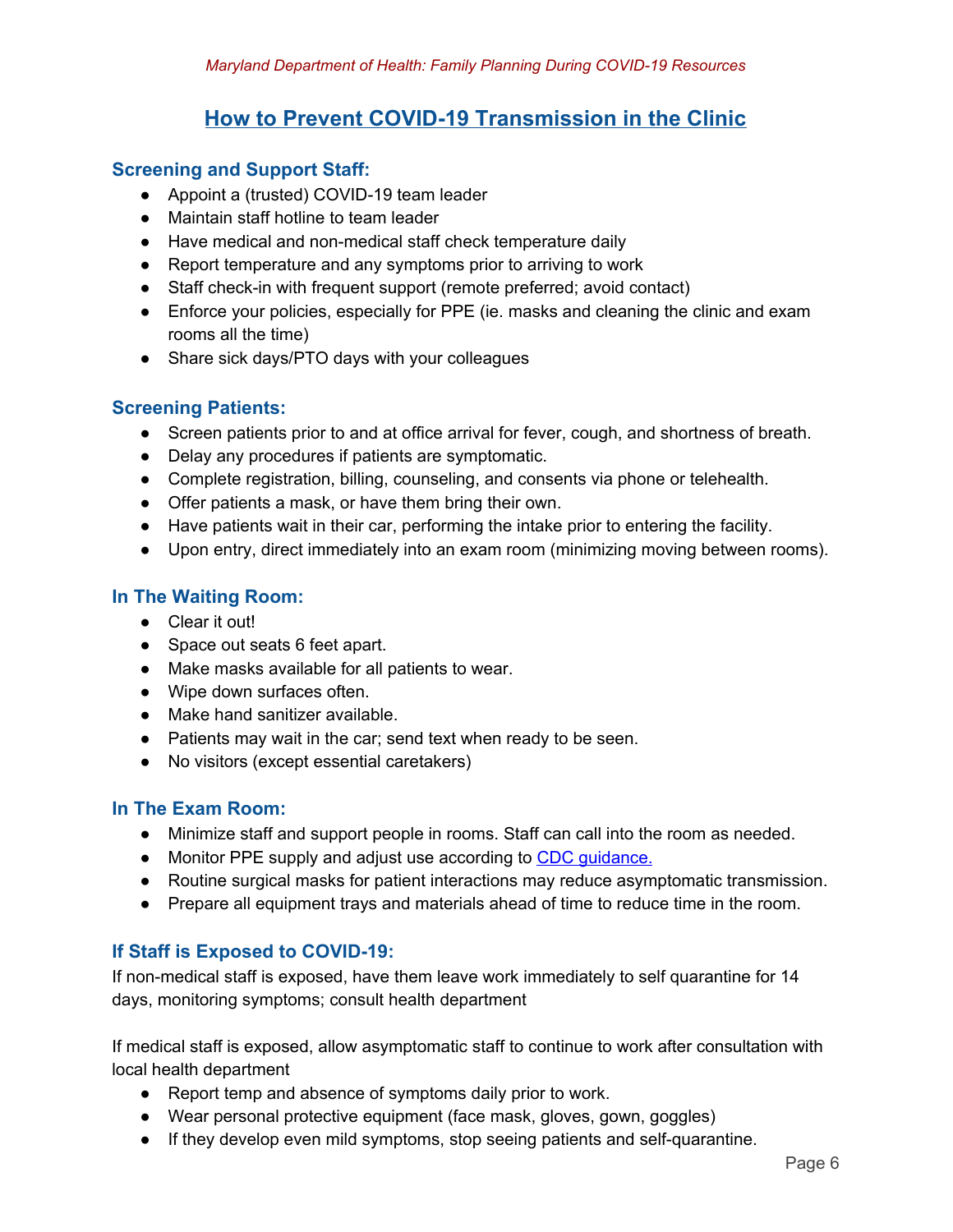## **Telehealth Coding and Billing**

- Most commercial payers are following the new Medicare guidelines for telehealth.
- Medicare beneficiaries are covered regardless of geographic location or originating site.
- Pre-existing relationship with a patient is not required to provide a telehealth visit.
- **● Clinicians covered: MD/DO, NP, PA, CNM, CRNA, clinical psychologists, clinical social workers, RDs, and nutrition professionals. (not nurses/ RN)**

Figure below: AAFP Virtual Visit Algorithm provides guidance on virtual visits ([link](https://www.aafp.org/journals/fpm/blogs/inpractice/entry/telehealth_algorithm.html?cmpid=em_FPM_20200325&emci=4107d822-c86e-ea11-a94c-00155d03b1e8&emdi=b38be143-6e6f-ea11-a94c-00155d03b1e8&ceid=117536) and below)



## **Telehealth Patient Verbal Consent**

- Obtain verbal consent and document in client's medical record. Share a digital copy with the client, if possible.
- Obtain written consent when the client returns to the clinic.
- Include language that explains what telehealth or phone consult is, expected benefits and possible risks associated with it, and security measures

#### **Example of documentation:**

*"Verbal consent to treat obtained via phone, and written consent will be obtained when client comes to clinic. Consent reviewed in detail with client, digital copy shared, and client verbalized understanding."*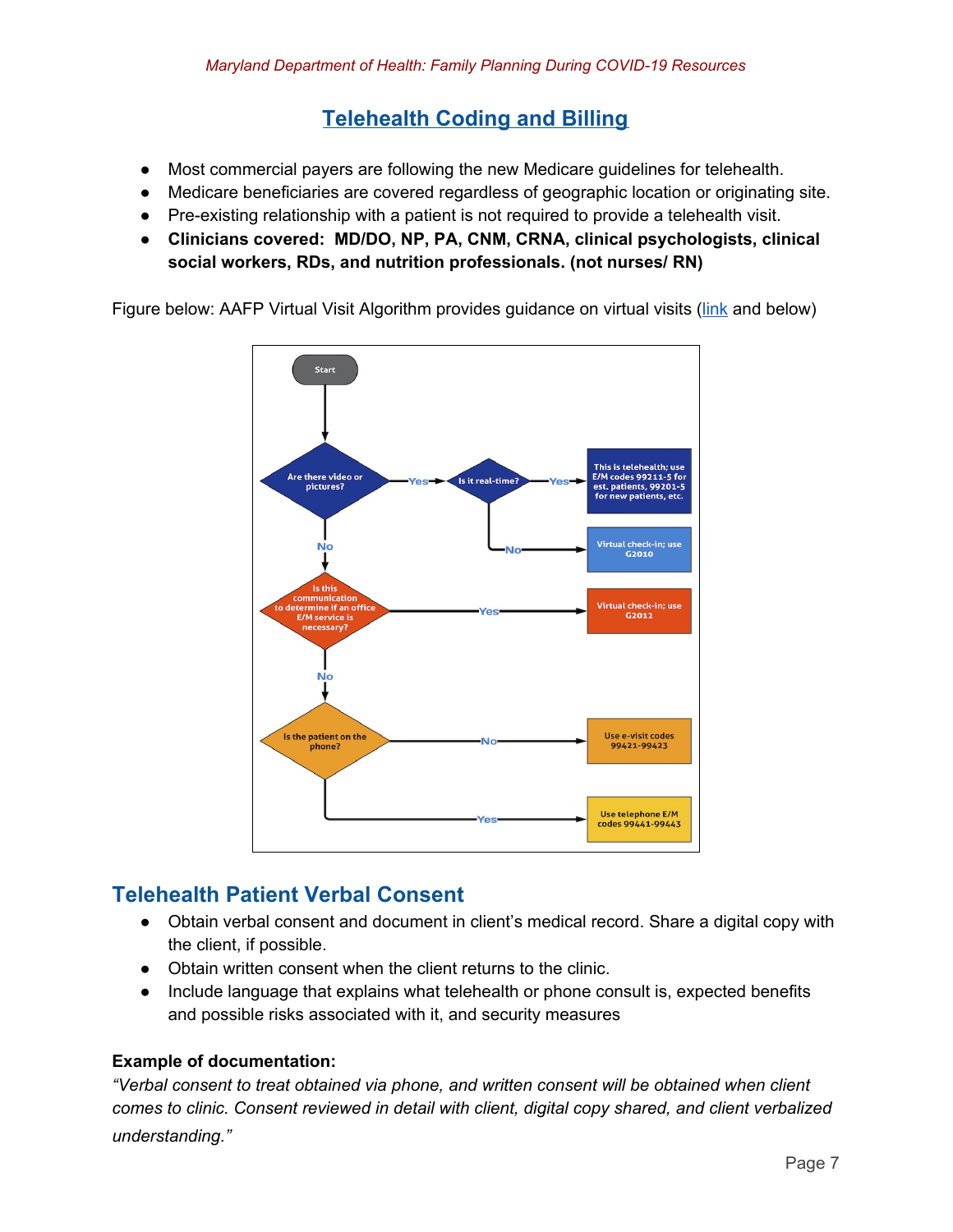## **Telehealth Coding and Billing:**

| <b>Type</b>                       | <b>Description</b>                                                                                                                                                                                                                                                                                                                                                                   | <b>Codes</b>                                                                                                                                                                           |
|-----------------------------------|--------------------------------------------------------------------------------------------------------------------------------------------------------------------------------------------------------------------------------------------------------------------------------------------------------------------------------------------------------------------------------------|----------------------------------------------------------------------------------------------------------------------------------------------------------------------------------------|
| New: COVID-19<br><b>Diagnosis</b> | ICD-10 diagnosis                                                                                                                                                                                                                                                                                                                                                                     | U07.1: COVID-19 diagnosis                                                                                                                                                              |
| "Telehealth<br>Visit"             | Telephone evaluation and management services<br>for an established patient, cannot originate from a<br>related E/M service provided within the previous 7<br>days nor leading to an E/M service or procedure<br>within the next 24 hours or soonest available<br>appointment.                                                                                                        | 99441: 5-10 min<br>99442: 11-20 min<br>99443: 21-30 min                                                                                                                                |
| New "Virtual<br><b>Check-In</b>   | Patient-initiated, over the telephone or through<br>video with an established patient to decide whether<br>an office visit or other service is needed. Not<br>related to a medical visit within the previous 7 days<br>and does not lead to a medical visit within the next<br>24 hours (or soonest appointment available).<br>Patient verbally consents to receive virtual check-in | HCPCS code G2012: 5-10 min<br>of medical discussion<br>99201-99205:<br>$\bullet$<br>Office/outpatient E/M<br>visit, new<br>99210-99215:<br>Office/outpatient E/M<br>visit, established |
| New: "Digital<br>E-Visit"         | Patient must generate initial inquiry<br>(patient portal, e-mail) - Physician healthcare<br>professional online digital E/M service for an<br>established patient, MD or APP, for up to 7 days,<br>cumulative time)                                                                                                                                                                  | 99421: 5-10 min<br>99422: 11-20 min<br>99423: 21 min or more                                                                                                                           |
|                                   | Patient must generate initial inquiry<br>(patient portal, e-mail) - Non-physician healthcare<br>professional online E/M, for an established patient,<br>for up to 7 days, cumulative time)                                                                                                                                                                                           | G2061: 5-10 min<br>$1 \quad$<br>G2062: 11-20 min<br>2 <sup>1</sup><br>G2063 21 min or more<br>3.                                                                                       |

02 **Place of Service:** The location where health services and health related services are provided or received, through a telecommunication system (ie. telehealth)

95 **Modifiers**: Synchronous telemedicine service rendered via a real time interactive audio and video telecommunications

**NOTE: Modifier 95 + POS 02:** Required by most commercial payers, use on an interim basis for Medicare telehealth billing. Medicare typically requires the Place of Service code "02" for telehealth services, however, practitioners billing Medicare telehealth services should use the same place of service code they typically use when billing for in-person services during the COVID-19 public health emergency.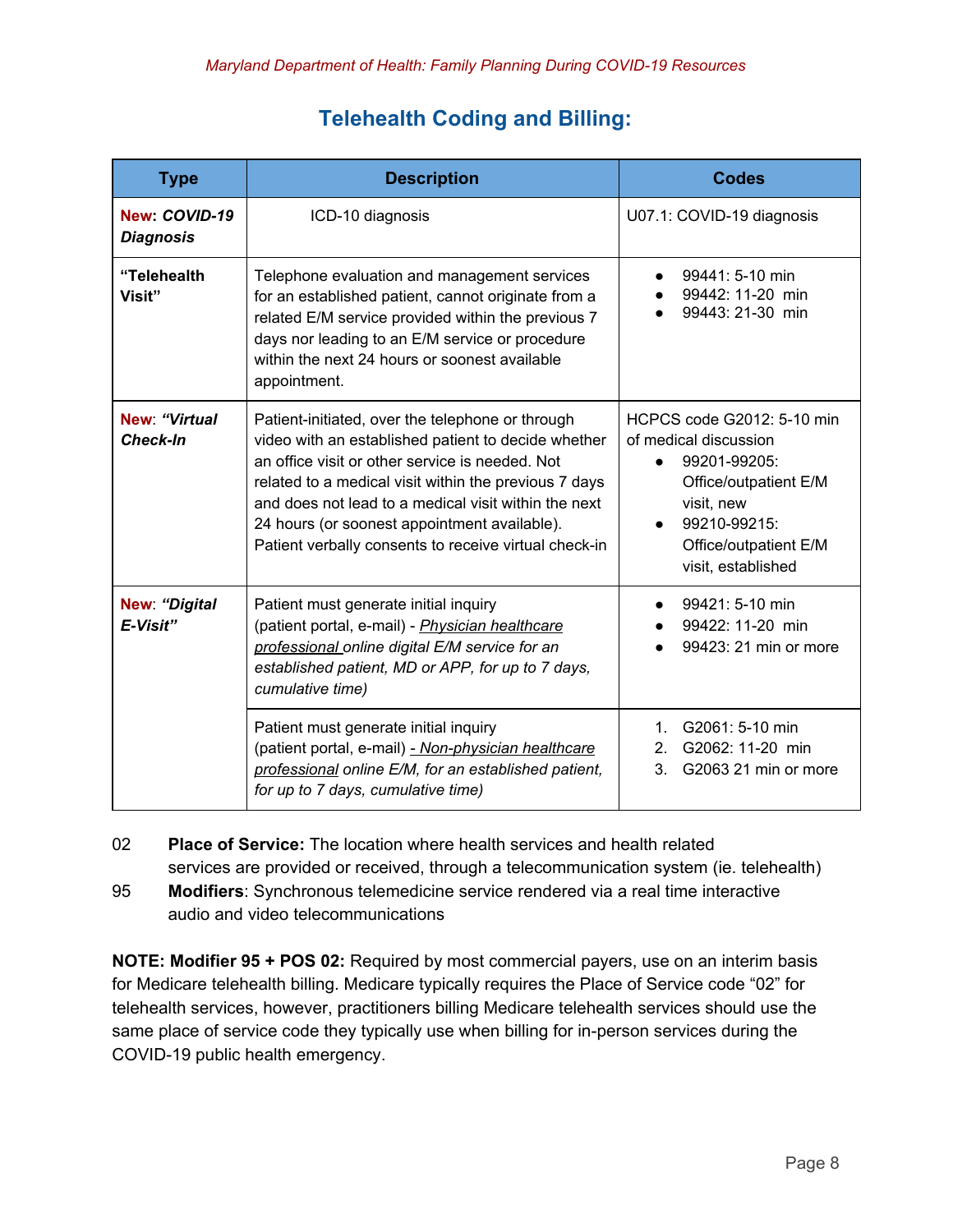## **FAQs about Sexual Health and COVID-19**

*Adapted from New York City Health Department*

#### **1. Know How COVID-19 Spreads**

- You can get COVID-19 from a person who has it
- The virus can spread to people who are within about 6 feet of a person with COVID-19 if a cough or sneeze; spread through direct contact with saliva or mucus
- We still have a lot to learn about COVID-19 and sex
	- Found in feces of people infected with the virus (anal)
	- Not yet been found in semen or vaginal fluid
	- We know that other coronaviruses do not efficiently transmit through sex

#### **2. Have Sex with People Close to You**

- You are your safest sex partner
	- Masturbation with not spread the virus
	- Wash your hands and sex toys with soap and water for at least 20 seconds before and after use
- The next safest partner is someone you live with. Having close contact including sex with only a small circle of people helps prevent spreading COVID-19
- You should avod close contact including sex with anyone outside your household. If you have sex, have as few partners as possible
- If you meet sex partners online of make a living by having sex, consider taking a break from in-person dates (if possible). Video dates, sexting, or chat rooms may be an option.

#### **3. Take Care During Sex**

- Avoid kissing anyone not part of small circle of contacts
- Rimming (mouth on anus) might spread COVID-19
- Condoms and dental dams can reduce contact with saliva or feces, especially during oral or anal sex
- Washing before and after sex is more important than ever
	- Wash hands often with soap for at least 20 seconds
	- Wash sex toys with soap and warm water
	- Disinfect keyboards and touch screens that you share with others

#### **4. Skip Sex If You or Your Partner Is Not Feeling Well**

- If you or a partner may have COVID-19, avoid sex and especially kissing
- If you start to feel unwell, you may be about to develop symptoms of COVID-19, which include fever, cough, sore throat or shortness of breath
- If you or your partner has a medical condition that can lead to more severe COVID-19, you may also want to skip sex - such as: Lung disease, heart disease, diabetes, cancer or a weakened immune system (ie. having unsuppressed HIV and a low CD4 count)

#### **5. Prevent HIV, Other STDs + Unplanned Pregnancy**

- HIV: Condoms, pre-exposure prophylaxis (PrEP) and having an undetectable viral load all help prevent HIV
- Other STIs: Condoms help prevent other STIs
- Pregnancy: Make sure you have an effective form of birth control for the coming weeks.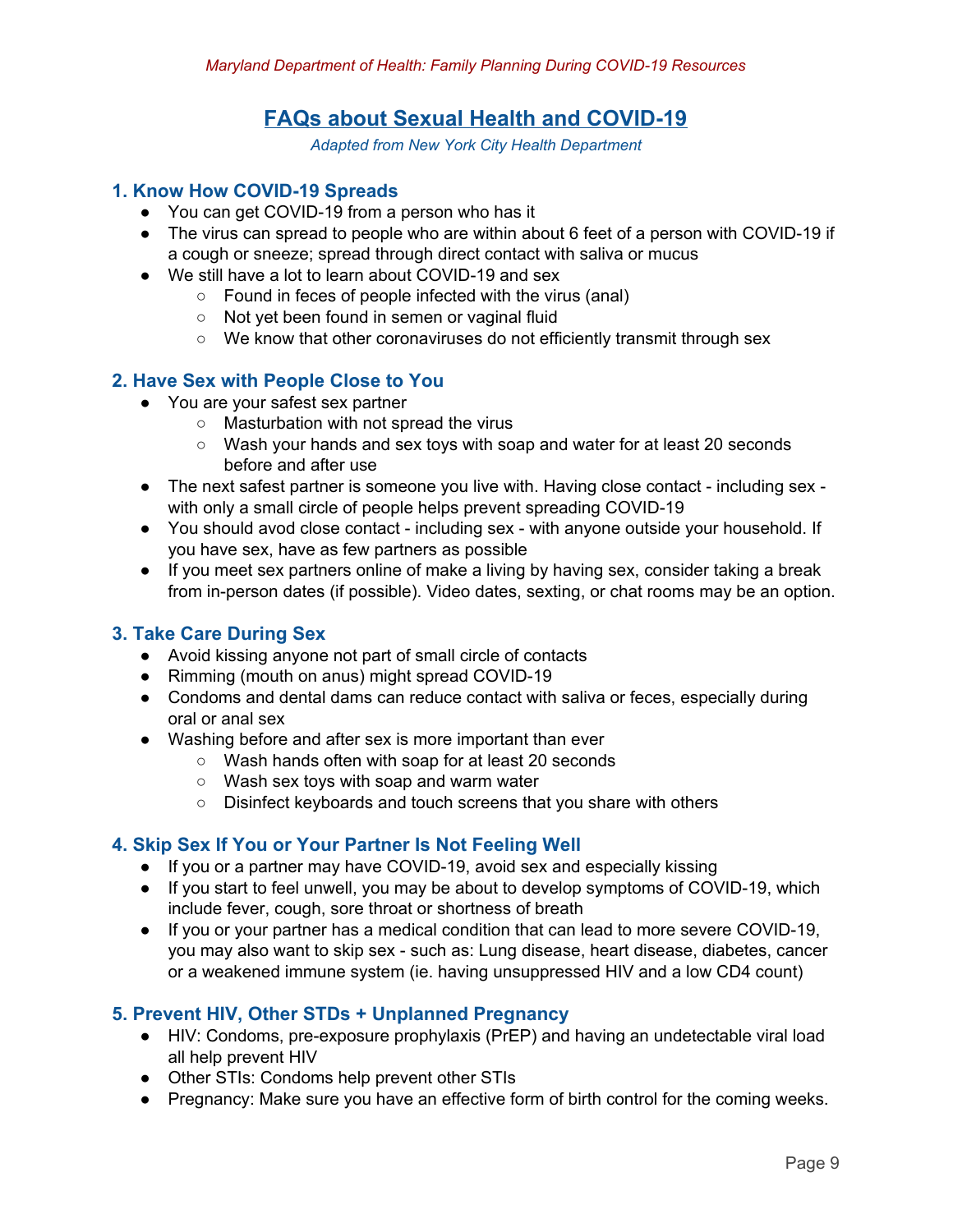## **Additional Resources**

#### **Telehealth Practice in Family Planning Clinic:**

- **American Medical Association "Quick Guide to Telemedicine in Practice"** [\(link\)](https://www.ama-assn.org/practice-management/digital/ama-quick-guide-telemedicine-practice) AMA designed resources to support physicians and practices in expediting the implementation of telemedicine.
- **Centers for Medicare and Medicaid Services "General Provider Telehealth and Telemedicine Tool Kit"** [\(link\)](https://www.aafp.org/dam/AAFP/documents/advocacy/prevention/crisis/CMSGeneralTelemedicineToolkit.pdf) Information regarding telehealth and telemedicine. Most of the information is directed towards providers who may want to establish a permanent telemedicine program.
- **National Consortium of Telehealth Resource Centers "COVID-19 Telehealth Toolkit"** [\(link](https://www.telehealthresourcecenter.org/download/3/webinars/3557/telehealth-and-covid-19-final.pdf)) Overview of how telehealth can be used in response to COVID-19.
- **Agency for Healthcare Research and Quality "Intimate Partner Violence Screening"** [\(link\)](https://www.ahrq.gov/ncepcr/tools/healthier-pregnancy/fact-sheets/partner-violence.html) Provider facts sheets about IPV and best screening practices.
- **Futures Without Violence "Intimate Partner Violence COVID-19 Resources List"** ([link](https://www.futureswithoutviolence.org/get-updates-information-covid-19/)) Resources for survivors as well as safety plans and self-care.
- **National Family Planning and Reproductive Health Association** "**Initiating Telehealth in Response to COVID-19: Initial Considerations and Resources"** ([link](https://www.nationalfamilyplanning.org/file/NFPRHA-Resource_Telehealth-COVID-19-Response-3.30.2020.pdf?erid=2275479&trid=ee7f09c4-fb54-41c7-8004-6adef38110c4)) Resource overview to assist with the implementation of telehealth to ensure access to essential contraceptive services and limit exposure to COVID-19 for both health care workers and patients.
- **Virtual patient registration "REDCap survey"** [\(link\)](https://www.project-redcap.org/) Recommended resource to have patients register online, prior to appointment. Develop it to mirror the content that is covered in patient registration on EMR.

#### **Telehealth Coding and Billing:**

- **American College of Obstetricians and Gynecologists "Managing Patients Remotely: Billing for Digital and Telehealth Services"** ([link\)](https://www.acog.org/practice-management/coding/coding-library/managing-patients-remotely-billing-for-digital-and-telehealth-services) Major Medicare Telehealth Policy Changes Due to COVID-19 and Coding for Telehealth.
- **National Family Planning and Reproductive Health Association "Coding for Coronavirus Disease (COVID-19)"** ([link\)](https://www.nationalfamilyplanning.org/file/CODING---COVID-19---FINAL.pdf) Extensive overview of sexual and reproductive health coding for COVID-19 and telehealth.